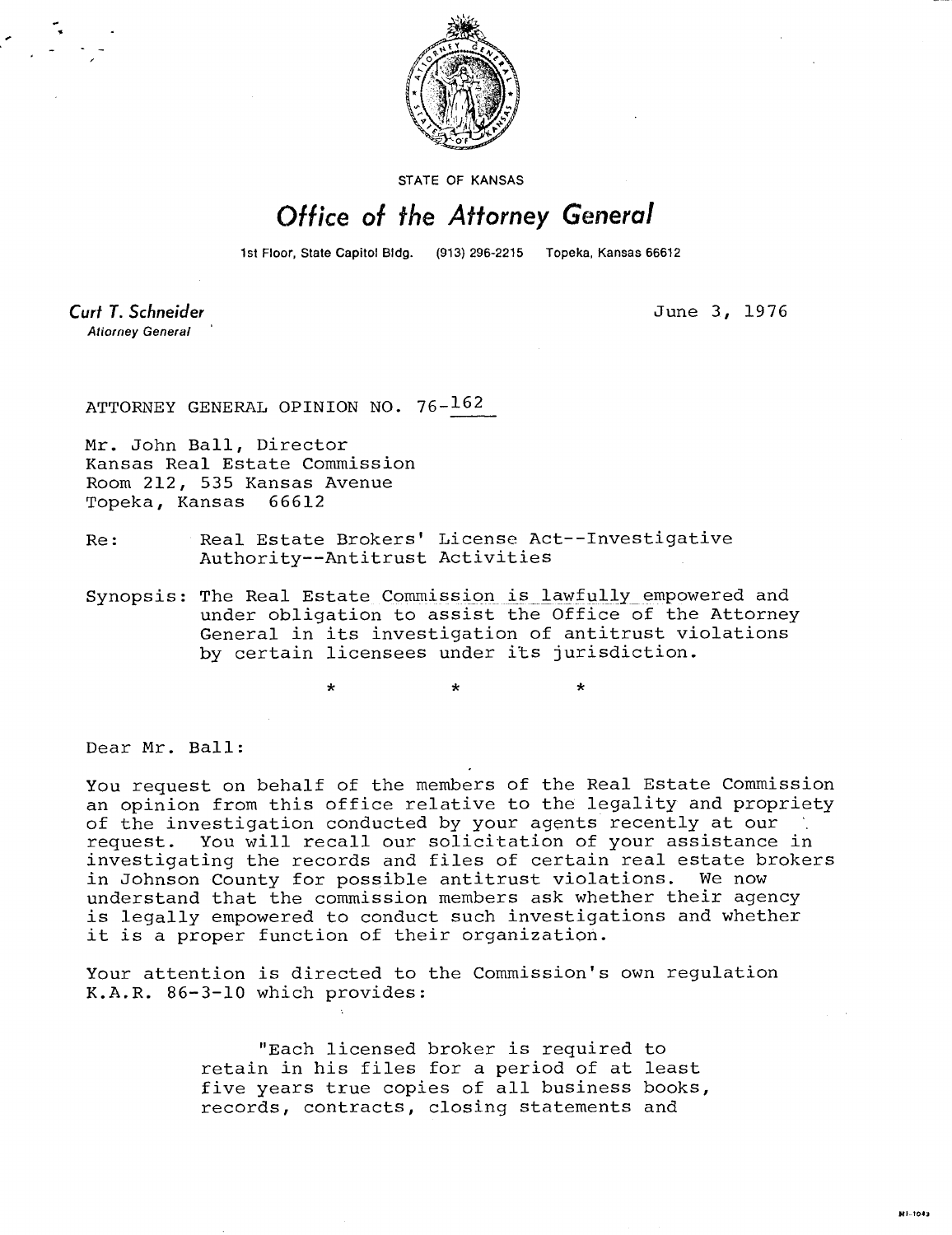Mr. John Ball Page Two June 3, 1976

> correspondence regarding any real estate transaction he has handled. Such records shall be opened to inspection by the commission and its duly authorized agents at all times during regular business hours at the brokers usual place of business."

It is clear from the foregoing that the Commission is empowered by its own regulation to examine the business records of all real estate brokers under its jurisdiction so as to effectively and properly enforce the provisions of Article 30, Chapter 58, of Kansas Statutes Annotated. Coupled with this investigative authority is the Commission's patent duty to regulate and supervise at all times the real estate operations of both licensed brokers and salespeople. That the objective of this charge is to protect the people of this state warrants no review here. Suffice it to say that this obligation unequivocally mandates action by the Commission to maintain constant surveillance of its licensees to insure that the laws of this State are enforced.

As stated,  $supra$ , the instant case concerned the investigation by the Commission of certain activities in Johnson County which we suspect violate Kansas' Restraint of , Trade Laws. We think it important that your attention be directed to the provisions of K.S.A. 50-109 wherein it mandates:

> ". . . [I]t shall be the duty of all state and county officials having notice and knowledge of any violation of the provisions of this act to notify the county attorney of their respective counties and the attorney general of the state of the fact of such violation, and to furnish them with the names of any witnesses by whom such violations can be proved . . . ."

There can be no doubt that this language manifests legislative intent to require action by public officials to actively assist with the elimination of antitrust violations. The resultant, logical corollary extends that duty to include assisting other public officials in pursuit of this common goal. That this responsibility includes investigating for the state attorney general is without question.

It is important to note further that in providing investigative assistance to this office the Commission was at the same time